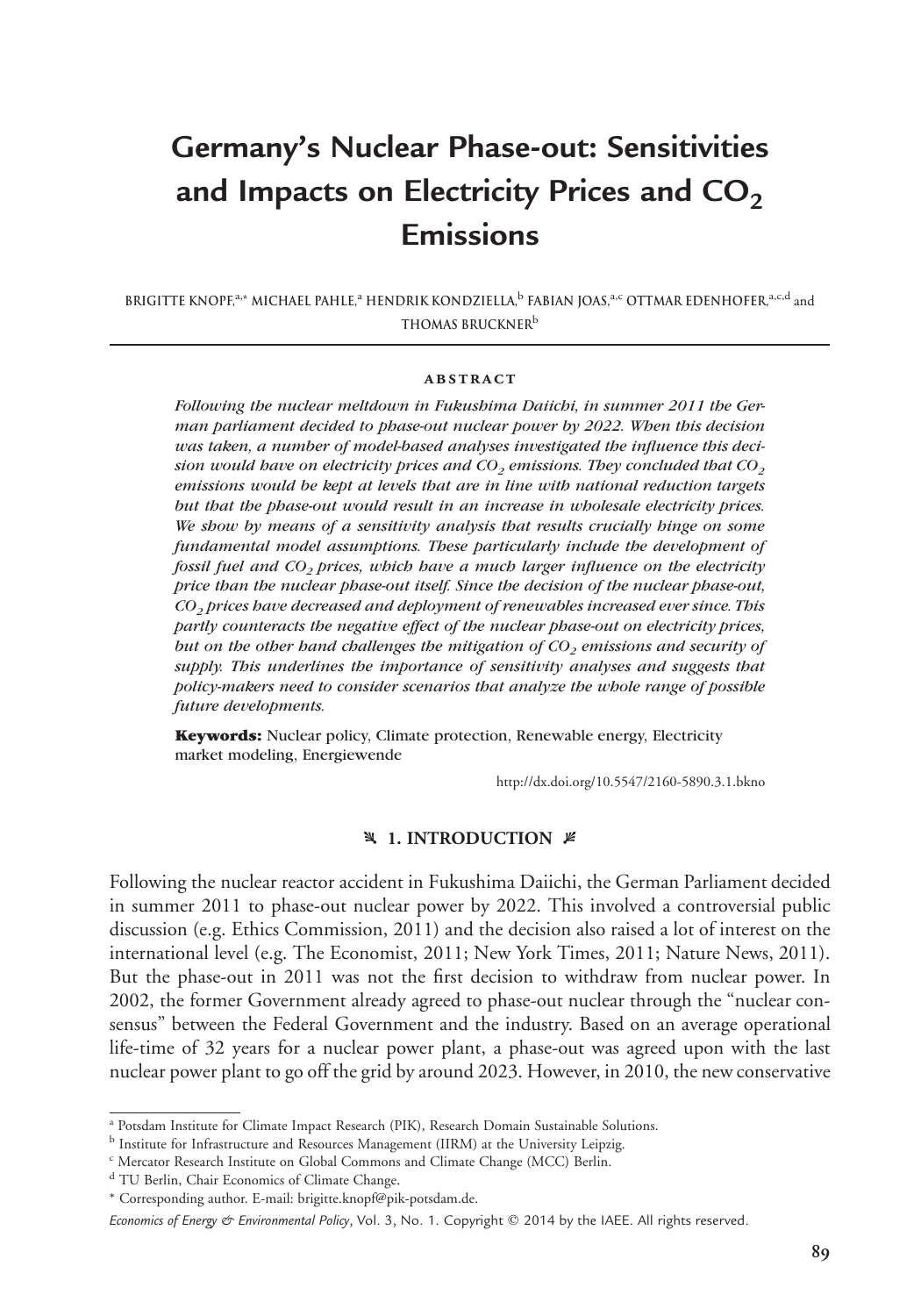Government opted for a life-time extension of nuclear power up to 2038 as a "bridging technology" in order to facilitate the "road into the age of renewable energies" (Federal Government, 2010), i.e. the energy transition (Energiewende). In that sense, the second decision on the phase-out in 2011 constituted (again) a strategic reversal. Without discussing the details of this decision and the potential political reasons for the life-time extension, this leaves the question not only on the influence of the phase-out on prices and emissions but also if the now earlier phase-out might imply serious challenges for the overall energy transition compared to the previously mandated prolongation. In this paper, we analyze different pathways for the nuclear phase-out and narrow our scope by looking at its impacts regarding the originally envisaged role, i.e. to curb the increase of electricity prices and to decrease  $CO<sub>2</sub>$  emissions. Although already a number of analysis of the nuclear phase-out are available (e.g. enervis energy advisors (2011), Prognos/EWI/GWS (2011), IER/RWI/ZEW (2010), r2b energy consulting/EEFA (2010), Nestle (2012), Samadi et al. (2011), Fürsch et al. (2012)) the added value of this paper is to explore a range of sensitivities, including a model comparison, and to provide a fresh perspective of the model results in light of current developments.

The first part of the analysis looks back at the time before the nuclear prolongation was revoked and allows us to evaluate the different policy options that were discussed then. Besides the precise date of exit from nuclear energy, an important and long-term political discussion concerns the possible replacement options of nuclear power. We identify how much generation capacity needs to be replaced and use a power market model to analyze the differences in prices and emissions between early (2015 and 2020), the currently decreed (2022) and the previously planned (2038) phase-out. In that context, a range of different replacement options (for example, giving priority to coal or gas-fired power plants) is evaluated. As model results depend heavily on input assumptions, these paths are tested for their robustness in sensitivity analyzes in which individual assumptions are varied. In this way, a range of alternative scenarios is explored. This sensitivity analysis is completed by a comparison with electricity prices from other model-based studies that evaluate the difference between a phase-out in 2022 and a lifetime extension until 2038.

While the model-based analyses concentrates on the effect of the nuclear phase-out on wholesale electricity prices and  $CO<sub>2</sub>$  emissions, in the second part of the analysis we relate the model-based analysis to the current situation. The comparison of different studies in combination with the results from the sensitivity analysis allows us to assess the range of results for the situation-as-is and their potential underlying causes and to distil some policy implications over the whole portfolio of available scenarios. We widen the perspective from the isolated effect of the nuclear phase-out towards the challenges of the overall Energiewende (see e.g. Nature, 2013).

The paper is organized as follows. In Section 2, we present the scenario set-up, the applied electricity market model and evaluate the effect of the nuclear phase-out on electricity prices and  $CO<sub>2</sub>$  emissions. In Section 3, we accomplish this with a sensitivity analysis and a comparison with results from other studies. Section 4 reviews the modeling results in view of current developments and derives some policy implications. Section 5 concludes.

# **42. IMPACT ON ELECTRICITY PRICES AND CO<sub>2</sub> EMISSIONS**  $\cancel{\mu}$

# **Scenario definition and model description**

For exploring the different pathways, an assessment of different scenarios is required. We define them along two dimensions: the year of the nuclear phase-out and the different tech-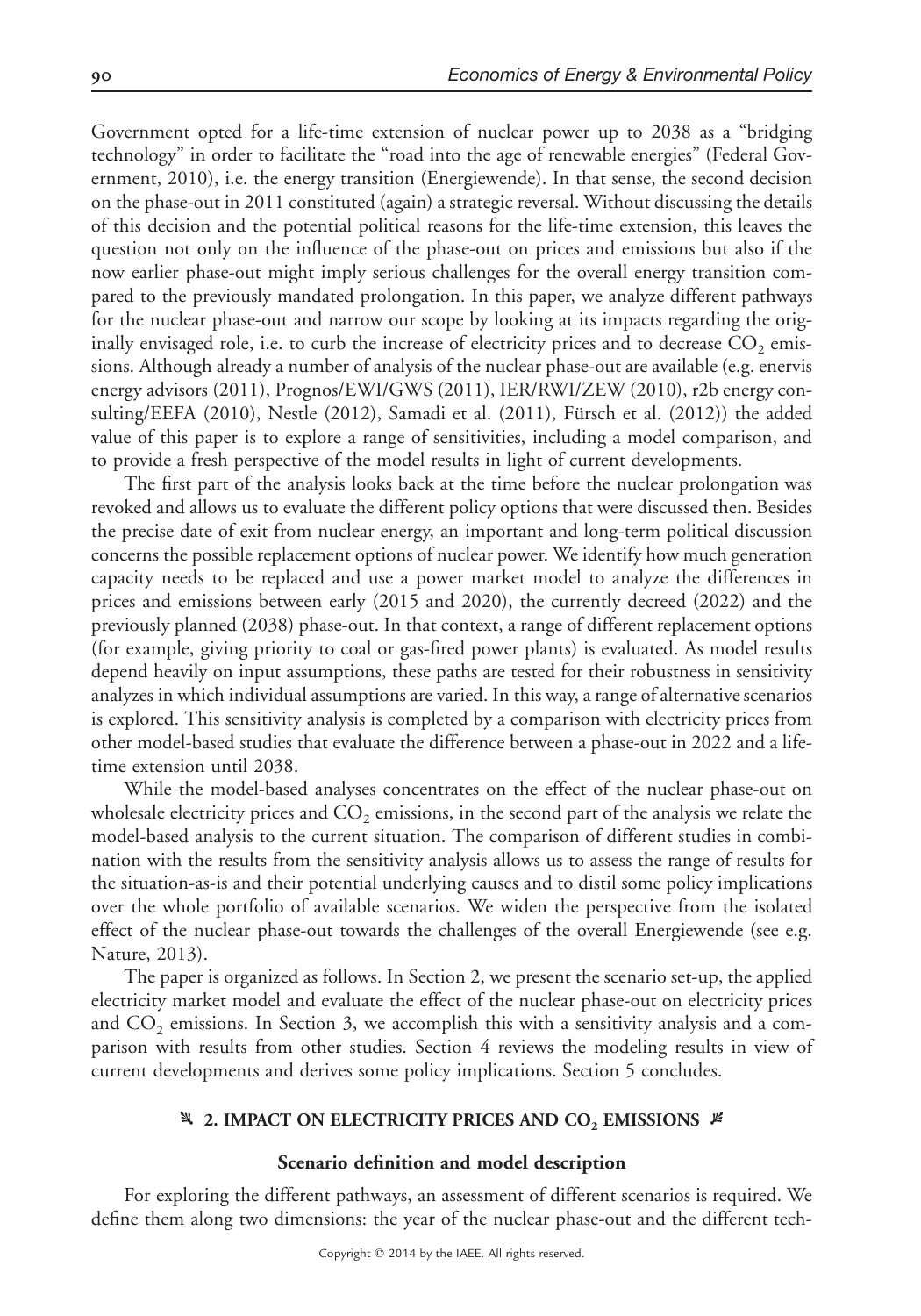| <b>Scenario Name</b> | Exit year | Replacement by conventional power plants based on<br>$\cdots$ |  |
|----------------------|-----------|---------------------------------------------------------------|--|
| Exit2015-gas         | 2015      | gas                                                           |  |
| Exit2015-coal        | 2015      | coal                                                          |  |
| Exit2020-gas         | 2020      | gas                                                           |  |
| Exit2020-coal        | 2020      | coal                                                          |  |
| Exit2022             | 2022      | combination of gas and coal                                   |  |
| Exit2038             | 2038      | combination of gas and coal                                   |  |

**TABLE 1** Scenario definition

| <b>TABLE 2</b>                           |  |  |  |  |  |  |
|------------------------------------------|--|--|--|--|--|--|
| Exogenous input assumptions to the model |  |  |  |  |  |  |

|                                          | 2015 | 2020 | 2025 | 2030 |
|------------------------------------------|------|------|------|------|
| Gas price* $[£/MWh]$                     | 27.4 | 30.6 | 34.2 | 37.1 |
| Coal price (hard coal) [€/MWh]           | 12.6 | 14.4 | 15.8 | 16.9 |
| CO <sub>2</sub> price $[f/(tCO2)]$       | 26.0 | 31.2 | 34.3 | 36.4 |
| Electricity production from RES [TWh/yr] | 165  | 227  | 293  | 360  |
| Gross electricity consumption [TWh/yr]   | 575  | 560  | 550  | 550  |

\* The gas price refers to the border price.

nologies by which nuclear capacities are to be replaced, i.e. gas or coal power plants. Both aspects were most heavily debated at the time shortly after the nuclear accident in Fukushima Daiichi in March 2011. The full set of scenarios is shown in Table 1.

Regarding the development of renewable capacities, we assume the deployment path described in Nitsch et al. (2010) for all scenarios. It breaks down to an increase in renewable energies from 165 TWh in 2015 to 360 TWh in 2030 leading to a share of renewable energies in the electricity mix of 65% by 2030. Our assumptions for electricity demand, electricity production from renewable energy sources (RES), fossil fuel and  $CO<sub>2</sub>$  prices are based on the same study (price path B). The full set of assumptions is shown in Table 2.

All scenarios are analyzed with regard to the development of electricity prices and  $CO<sub>2</sub>$ emissions using the MICOES (Mixed Integer Cost Optimization Energy System) model. MICOES is a bottom-up electricity market model for power plant scheduling based on Theofilidi (2008) with an extension by Kondziella et al. (2011), Bruckner et al. (2010), Harthan et al. (2011). From a methodical point of view, MICOES is a mixed-integer optimization model that is capable to consider short-term marginal cost, start-up and shut-down costs as well as limited ramp rates. It uses a least-cost approach to optimize the hourly scheduling of the conventional fleet of power plants in the market. Going beyond a simple merit order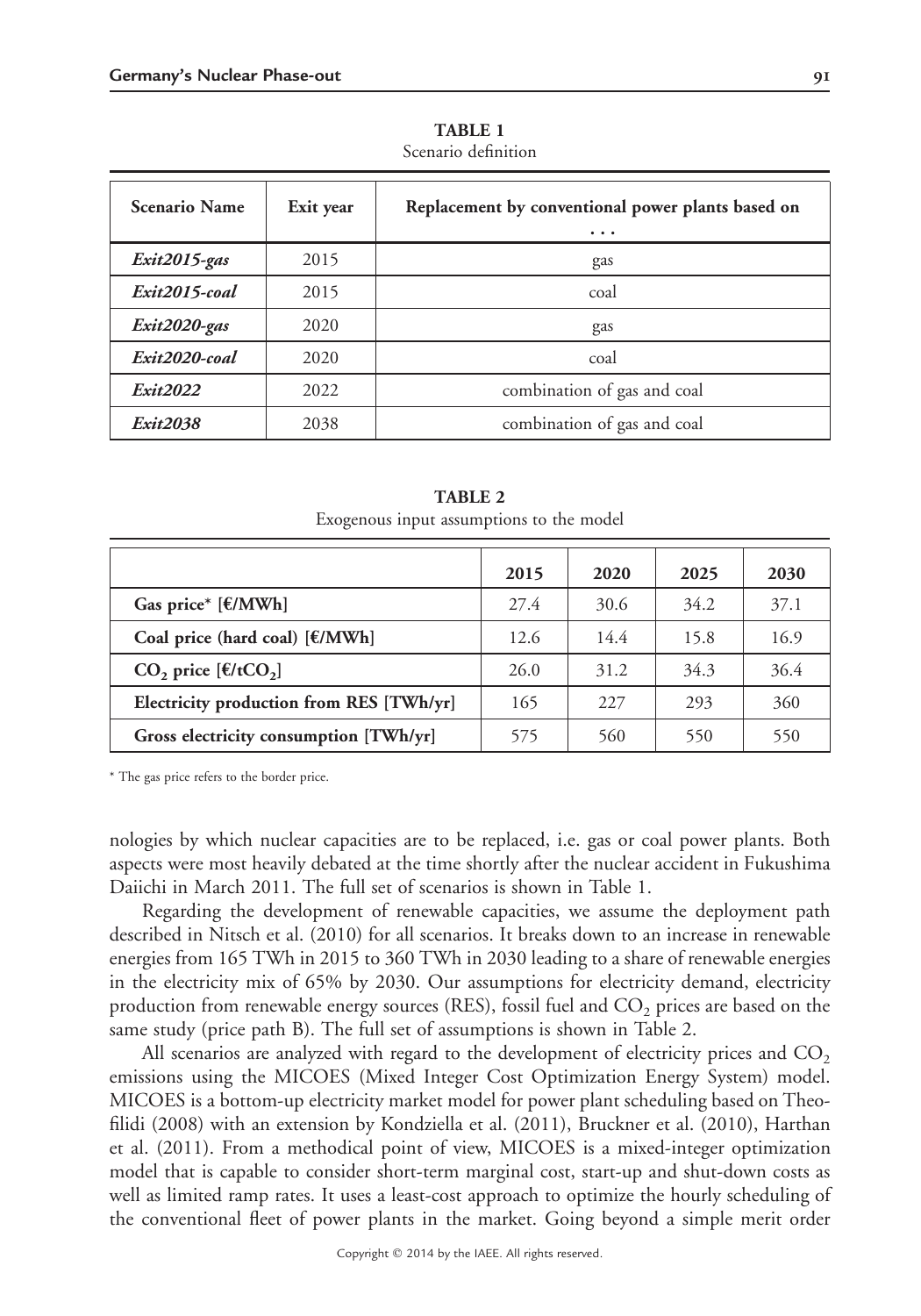approach, it is therefore able to take into account the constrained flexibility of conventional power plants.

The input to the model stems from a database with fossil-fired power plants in operation in Germany (block by block for a unit capacity of greater than 100 MW, aggregates for smaller units). For each power plant, installed net capacity and electric efficiency are available (or estimated from literature). Furthermore, technical restrictions of thermal power plants such as minimum load, load change ratios, minimum downtime, minimum uptime, etc., are incorporated in the model. Renewable generation serves as an exogenous input and hourly fluctuations by intermittent sources like wind and solar power are taken into account.

For this analysis we assumed that Germany has to manage the nuclear phase-out with own capabilities. However, the model is able to utilize an additional supply opportunity (import) at a very high price  $(300 \text{E/MWh})$ . This additional degree of freedom is used by the model only in a limited number of hours. More details concerning the input assumptions and the modeling approach are given in Knopf et al. (2011a) and Knopf et al. (2011b).

#### **Projection of conventional replacement capacity**

A complete withdrawal from nuclear energy in Germany means that 21 GW in net power plant capacity have to be replaced until 2022 that equals 21 % of the total conventional capacity. The first eight out of 17 nuclear power plants that were taken off the grid by March 2011 (the so-called "Moratorium on nuclear energy", Federal Government, 2011) so that around 10 GW in power plant capacity were out of operation in mid-2011. This capacity was replaced by making use of existing overcapacity as well as by reducing net electricity exports. Furthermore, according to the German Association of Energy and Water (BDEW) (BDEW, 2013a), a series of fossil fuel-fired power plants are under construction whose capacity of around 9.2 GW, mainly coal-fired power plants, will be available by 2015. Another net extension of 2 GW was already commissioned between 2011 and 2013. This was taken into account by the model-based analysis. In this way, the capacity of the nuclear power plants could be completely replaced by 2015. However, it is also planned to shut down 14 GW in power plant capacity from old fossil fuel-fired power plants. And by 2020, a further 13 GW in fossil fuel-fired power plant capacity are to be shut down because they reach the end of their technical lifetime. This means that, in addition to the exit from nuclear energy, a total of 27 GW in fossil fuel-fired power plants will have to be replaced within the next decade. The options primarily deployed in our model for filling this gap include the expansion of renewable energy and of (centralized and decentralized) cogeneration capacity, the reduction of electricity demand by increasing energy efficiency and the import (although only for a limited number of hours per year) of electricity from other European countries. Apart from these replacement options the construction of fossil fuel-fired power plants or the refurbishment of older fossil fuel plants has to be considered. Based on economic considerations and our model-based analysis, 8 GW of additional conventional capacity is required (see Figure 1).

The scheduling of the capacity expansion can be deferred further into the future depending on the date of exit (Figure 1). This means, e.g. in the case of a nuclear exit in 2020, not only all the power plant capacities currently under construction need to be ready, but that further fossil fuel-fired power plants currently planned or to be planned will have to be put into service. Alternatively, a prolonged use of older coal-fired power plants may be considered. An even earlier exit in 2015 would represent an even greater challenge and would probably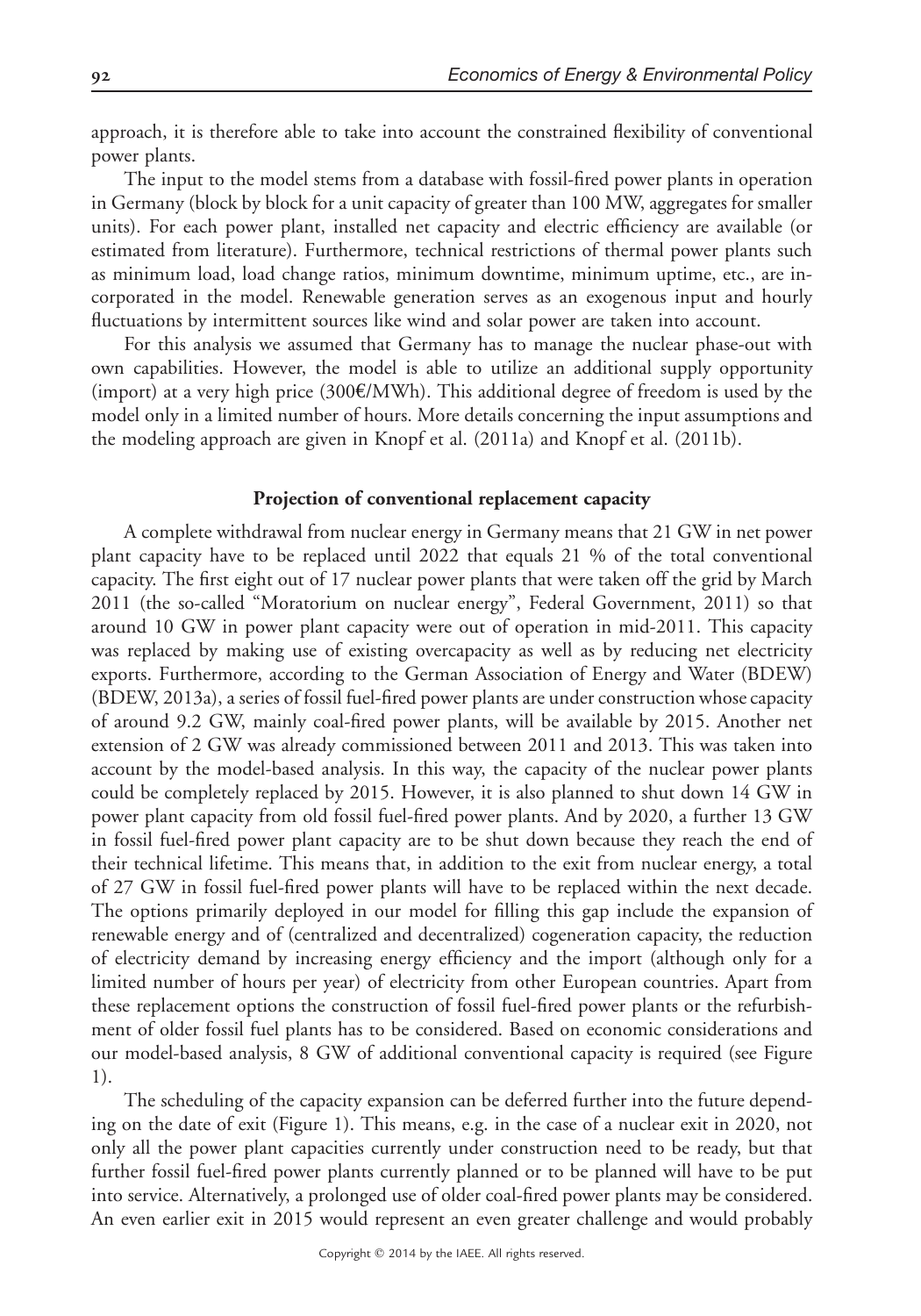

#### **FIGURE 1**

Replacement capacity required in conventional power plants. Comparison of scenarios *Exit2015-coal, Exit2020-coal* and *Exit2022*

endanger energy security. This involves many other open questions and assumptions requiring further investigation that is beyond the scope of this paper (see discussion in Section 4).

### **Impact on electricity prices**

Within liberalized electricity markets, spot market prices are based on the supply-cost curve (merit order) of all plants in the market. The marginal plant, i.e. the plant with the highest (short-term) generation costs still needed to meet a given demand, establishes the spot market price. Accordingly, nuclear energy, with low generation costs, would be the economically preferred technology within the merit order followed by lignite, hard coal and gas-fired power plants.

If nuclear power plants are to be decommissioned, the spot market price will rise in average in response, at least temporarily, since then gas fuelled power plants will set the marginal price due to the shift of the supply curve to the left. The increasing proportion of renewable energy in the German electricity mix (23% in 2012 (BDEW, 2013b), and envisaged at 40 % in 2020 and 65 % in 2030 according to the Government's decision (Federal Government, 2010)) will work in the opposite direction, bringing about a long-term fall in the spot market price level by shifting the supply curve to the right. The reason is that, in accordance with the feed-intariff system (and the low short-term generation cost), renewable energy must be supplied at "negative" cost at the wholesale market in order to be able to ensure the obligation of grid operators to purchase all renewable energy and sell it to the market. As a result, the spot market price will rise until 2020 but then fall again to below the initial level by 2030 due to the ever increasing proportion of renewable energy (Figure 2).

For the scenario *Exit2015-coal*, the spot market price in that year would be 67 €/MWh and thus  $8 \text{ E/MWh}$  higher than the price in the corresponding year in the case of an exit in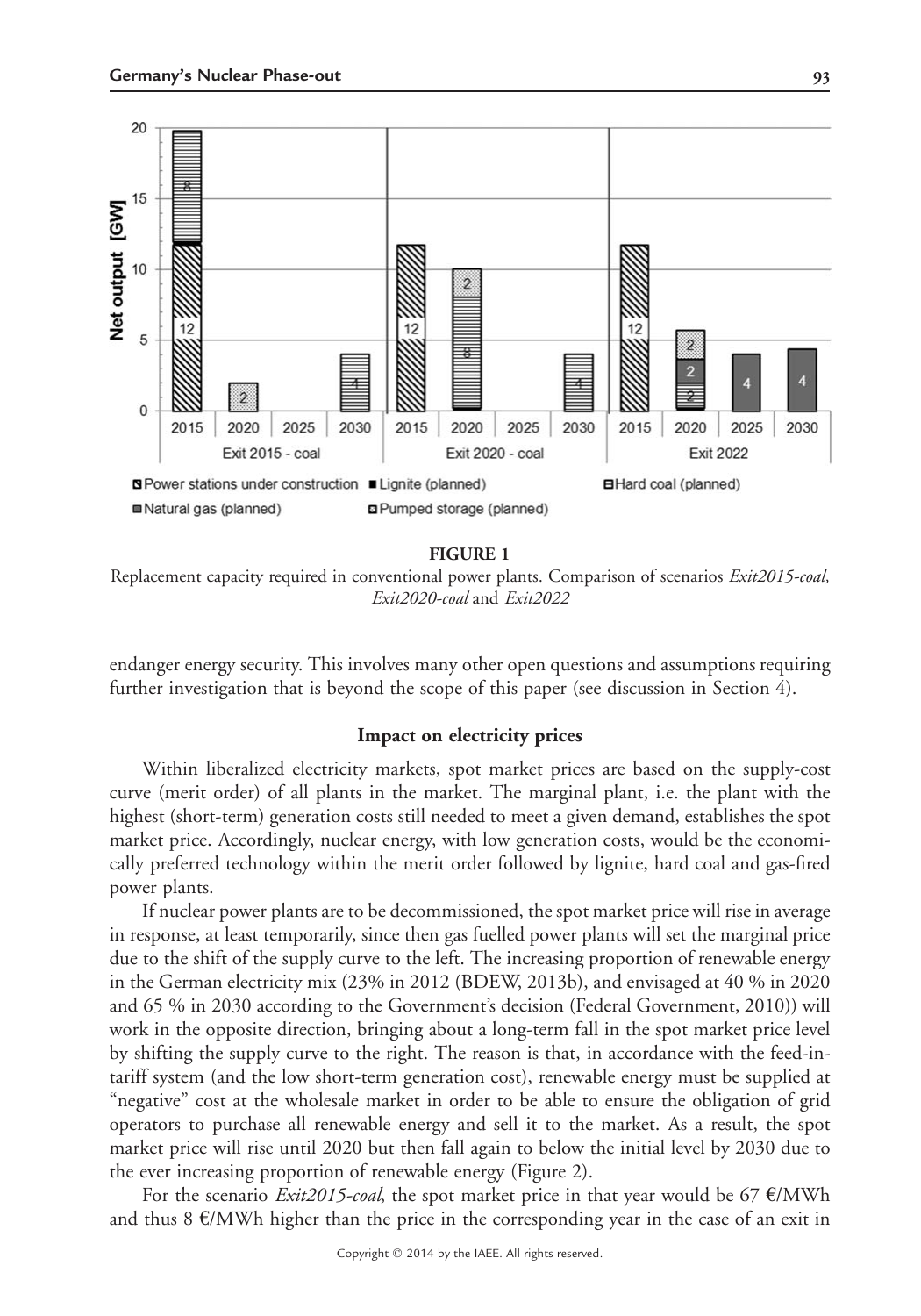

Development of the electricity price at the spot market (baseload). For comparison: The average price at the spot market (baseload) was 56 €/MWh in 2011

2020 or 2022. The reason for this is the need to draw on cost-intensive replacement capacities ahead of time. However, prices in the *Exit2015-coal* scenario are not higher in 2020 than those of the *Exit2020-coal* scenario since replacements only occur a few years later but still before 2020 (cf. Figure 1). In the case of *Exit2022*, replacements are put back a bit further so that the prices in 2020 will be  $4 \in \mathbb{K}$  WWh lower. Long-term spot market prices, however, remain slightly lower in the case of an early exit with coal (*Exit2020-coal*) as the replacement option than under the *Exit2022* scenario. This is due to the intensified expansion of gas-fired power plants in the case of *Exit 2022* (Figure 2) which have a slightly higher cost level.

Furthermore, the results show that prices will reach nearly equal levels if nuclear power plants are replaced by either gas or coal-fired power plants. The reason is that, on the basis of the assumed fuel and  $CO<sub>2</sub>$  prices, electricity production costs for both technologies are approximately equal. Accordingly, if—apart from the projects under construction—exclusively gas-fired power plants are built instead of coal-fired power plants, for the scenario *Exit2020 gas* the spot market prices in 2020 will be only around 1 €/MWh higher than those under the scenario involving intensified expansion of coal-fired power plants *Exit2020-coal*.

Figure 2 also makes clear that a life-time extension of nuclear power (*Exit2038*) would have led to much lower wholesale prices and would thus have indeed facilitated the energy transition in Germany by reducing costs. In numbers, there is a price increase of 11% between *Exit2038* and *Exit2022* in 2015 and 23% in 2020.

The prices for household consumers are determined only to a minor extent by the wholesale market price and the distribution that together currently make up only about 30% of the overall consumer price (BDEW, 2013c), while taxes and other expenses are responsible for 50%, while grid charges account for another 20%. From these 50% the feed-in-tariff (FIT)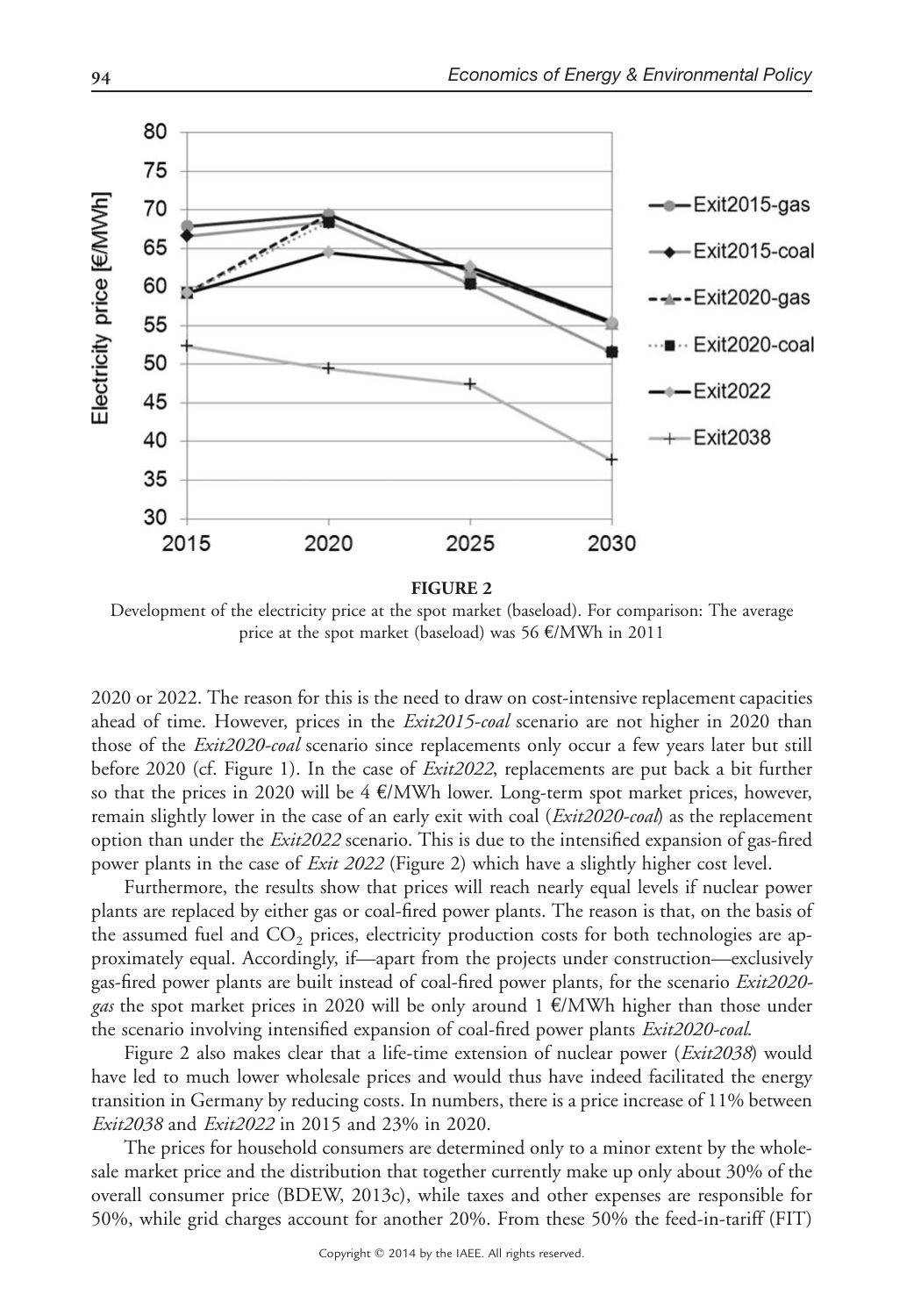

 $CO<sub>2</sub>$  emissions from conventional power plants 2015–2030

levy is the most important component which makes up around 19% of the consumer price. The German FIT levy which is paid by all electricity consumers with some exceptions for electricity-intensive industries is based on the difference between compensation under the FIT system and the average electricity procurement costs on the electricity exchange. Thus, a price increase on the spot market is compensated by a reduced FIT levy for the end consumers and vice versa. The largest influence on the consumer prices is therefore determined by the interplay between spot market prices and renewables deployment. As the latter is given exogenously in the model, it is not subject of the model-based analysis and will be discussed in Section 4.

## Impacts on CO<sub>2</sub> emissions

The year of the nuclear phase-out has a clear impact on  $CO<sub>2</sub>$  emissions (see Figure 3) as the substitution with coal-fired power plants or gas-fired power plants the  $CO<sub>2</sub>$  emissions of the electricity generation sector would increase. The earlier the phase-out, the higher are the emission at least until 2025. In the long term, however, for the scenarios *Exit2015*, *Exit2020* and *Exit2022*, the emissions would be similar. An exit in 2020 instead of 2022 would of course mark only a short-term rise in  $CO_2$  emissions (Figure 3). Nonetheless, a complete exit in 2015 would increase  $CO_2$  emissions: In 2015, they would be 64 MtCO<sub>2</sub> higher than in the case of *Exit2020* or *Exit2022*. The additional emissions could be reduced by 20 % if the expansion of gas-fired power plants was pursued instead of coal-fired power plants. An increase of 64 MtCO<sub>2</sub> would raise German CO<sub>2</sub> emissions of the electricity sector by almost a quarter in 2015.

A life-time extension of nuclear power until 2038 would have reduced emissions in Germany by 45 to 70 MtCO<sub>2</sub> between 2015 and 2030 but the *Exit2022* scenario still reaches roughly 70% reduction against 1990 by 2030 solely in the power sector. In fact, the German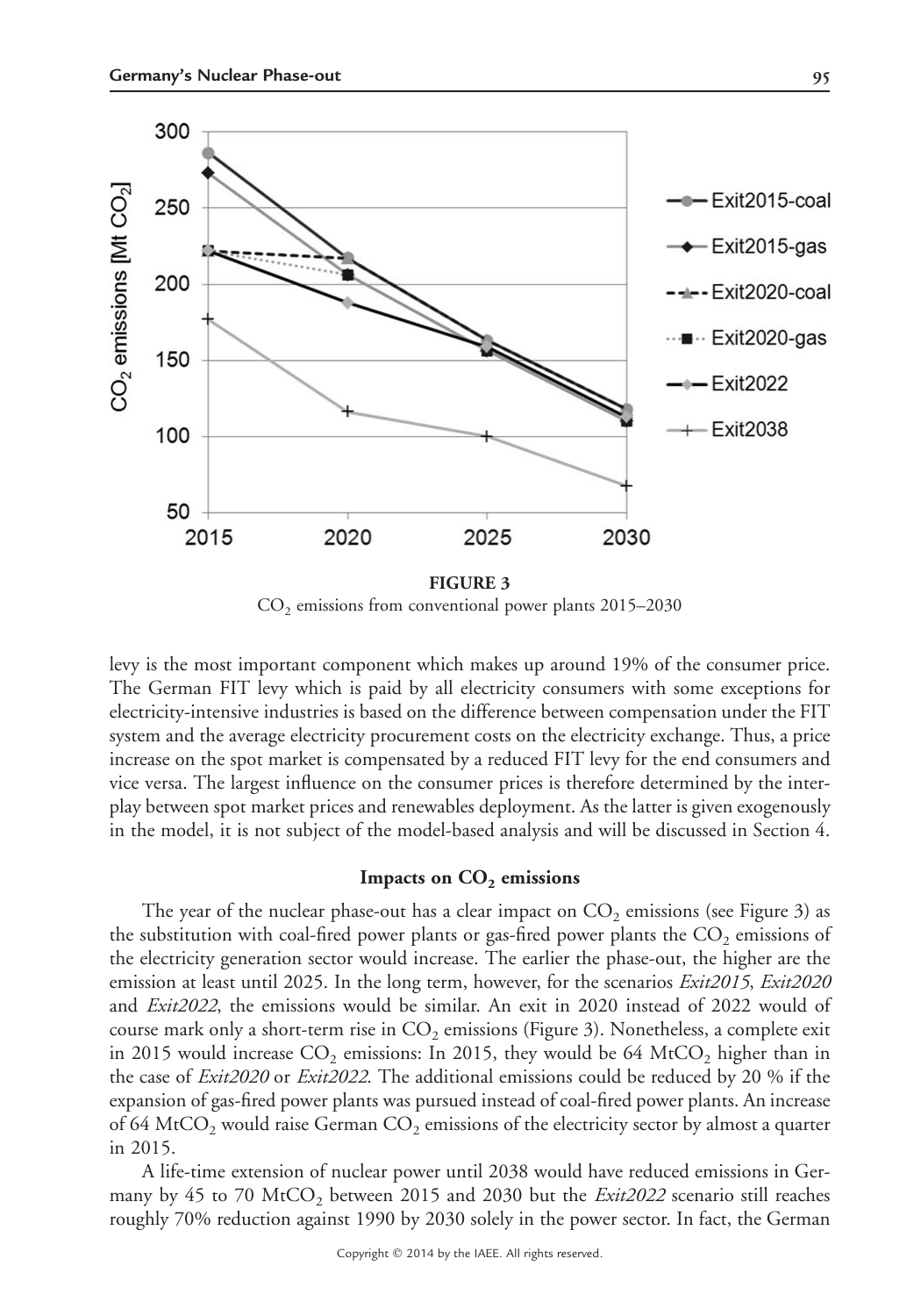nuclear energy phase-out in 2022, as consensually enacted in 2011, only means a return to the old "status quo" before the prolongation of the operational life of nuclear power plants in autumn 2010. Climate protection is not endangered by the earlier phase-out since the total quantity of emissions in the European electricity sector is limited by the cap of the EU emissions trading system that was set up in 2005 when the decision on the first nuclear phaseout in Germany was already taken. In that sense, the nuclear phase-out has no effect on the overall  $CO<sub>2</sub>$  emissions of the EU. This means that larger emissions in one region are offset with lower emissions in a different region. This may indeed affect the regional distribution of  $CO<sub>2</sub>$  emissions across the EU but not the overall emissions.

Nevertheless, increasing emissions can lead to an increase in  $CO<sub>2</sub>$  prices. This is not considered here but is topic of the sensitivity analysis in Section 3. Increasing  $CO<sub>2</sub>$  prices would mean that across Europe, power plants would be utilized that emit less  $CO<sub>2</sub>$ . Since nuclear power plants have lower marginal costs, their capacities are, as a rule, already fully utilized within the framework of the existing possibilities. Rising  $CO<sub>2</sub>$  prices would therefore lead mainly to the utilization of more efficient fossil fuel-fired power plants across Europe.

Our analysis solely focuses on the electricity sector but the emission path is very much in line with that of the Nitsch et al. (2010) that reaches an economy-wide emission reduction of 85% by 2050 with  $CO_2$  emissions from the electricity sector accounting for 213 MtCO<sub>2</sub> in 2020 and 105 MtCO<sub>2</sub> in 2030 compared to 188 and 113 MtCO<sub>2</sub> in our scenario *Exit2022*.

#### **[3. SENSITIVITY ANALYSIS AND COMPARISON WITH OTHER STUDIES**  $\cancel{\#}$

In this Section we analyze how the results depend on come critical modeling input assumptions and how our results compare to other studies in terms of outcome and assumptions. Within the framework of a sensitivity analysis the following assumptions were considered (for the numbers see overview in Table 3):

(a) Stronger increase of fuel and  $CO<sub>2</sub>$ -Prices

The reference scenario assumes a moderate increase of the input prices according to the "Lead study 2010" (price scenario B) of the German environmental ministry (Nitsch et al., 2010). That price scenario relates to price forecast of the WEO 2007. Due to optimistic assumptions the price scenario B turns out to be at the bottom line of the future price trend. The sensitivity of a stronger increase of future input prices according to price scenario A of the "Lead study" is analyzed for the scenario "Exit 2020" in the year 2020. That stronger increase of fuel prices is derived from oil price forecasts of the WEO 2009.

(b) Constant instead of decreasing electricity consumption

The reference scenario assumes a slight decrease of gross electricity consumption for Germany from 587 TWh (2010) to 550 TWh (2030) due to economic and demographic forecasts (Nitsch et al., 2010). Hence the increase of the annual primary energy productivity has to reach 2.7 % relating to efficiency targets of the federal government (for comparison: the average value is 1.8 % for the period 1991–2008). The sensitivity analysis investigates a failure of the efficiency target and keeps the gross electricity consumption at a constant level.

(c) Only modest expansion of decentralized cogeneration

According to the reference case the contribution of decentralized cogeneration units to electricity demand is doubled until 2030. For the sensitivity analysis in 2020 we regard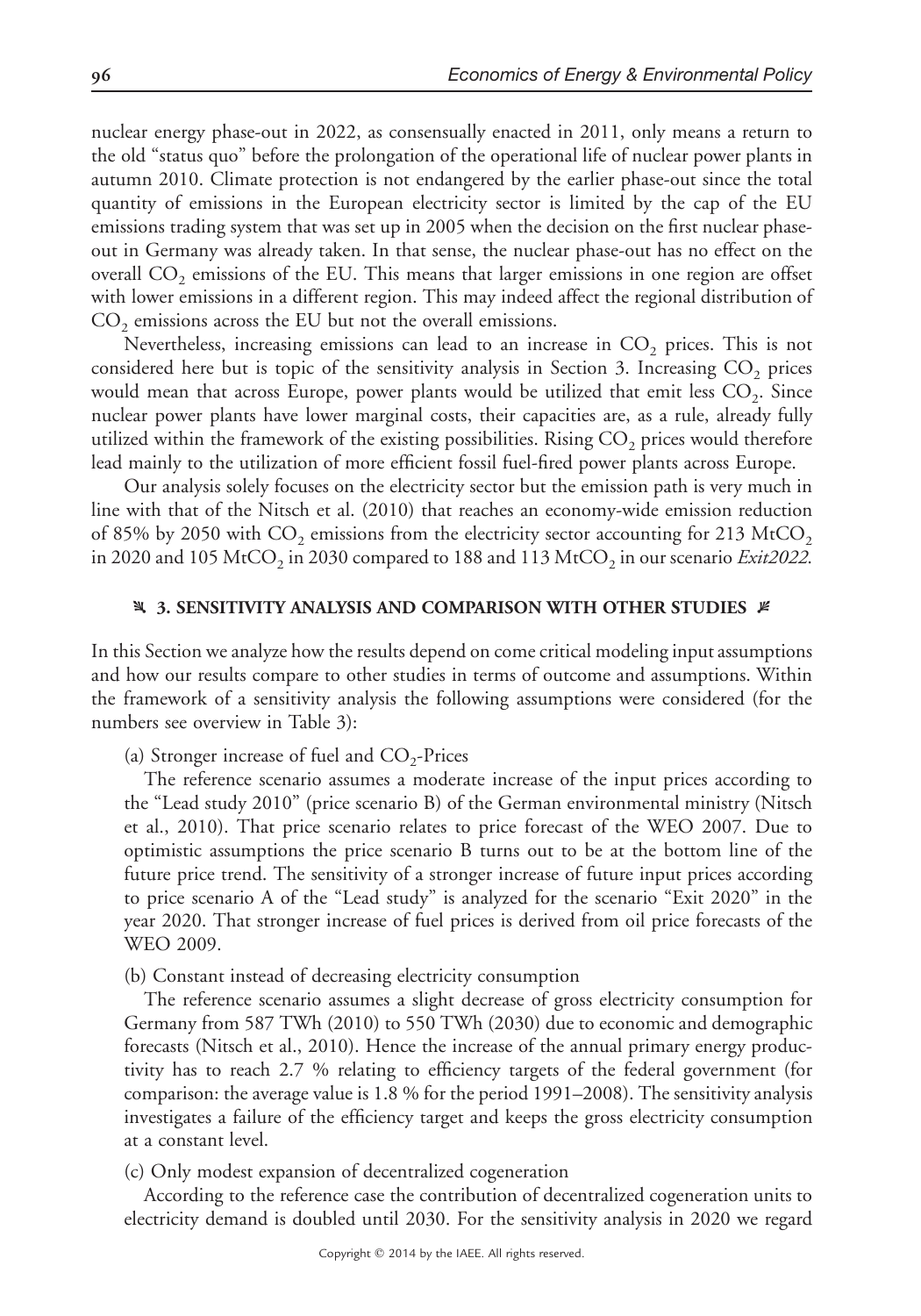|                                                                    | Reference | Sensitivity   | Difference |
|--------------------------------------------------------------------|-----------|---------------|------------|
| a) Higher fuel and CO <sub>2</sub> prices                          |           |               |            |
| Gas [ $cts2007/kWh$ ]                                              | 3.86      | 4.85          | 26%        |
| Hard coal $[cts2007/kWh]$                                          | 2.59      | 3.30          | 27%        |
| Lignite $[cts2007/kWh]$                                            | 1.70      | 2.09          | 23%        |
| $CO, [\epsilon/t]$                                                 | 31.17     | 40.52         | 30%        |
| b) Constant instead of decreasing<br>electricity consumption [TWh] | 560.0     | 587.0         | 5%         |
| c) Only modest expansion of<br>decentralised cogeneration [TWh]    | 63.8      | 49.5          | $-22\%$    |
| d) More rapid expansion of<br>renewable energy [TWh]               | 227.0     | 267.0         | 18%        |
| e) Additional system flexibility                                   |           | 5GW and 30GWh |            |

**TABLE 3** Model parameters for the sensitivity analysis for 2020

a temporal failure of capacity extension targets about five years. Comparing to the reference case the capacity is reduced by 3 GW (14.3 TWh) that has to be substituted by conventional generation.

# (d) More rapid expansion of renewable energy

The share of renewable energies in the German electricity market is expected to reach 40% by 2020 in the reference scenario (Nitsch et al., 2010) that is equivalent to an electricity generation of 227 TWh. Recent projections have frequently underestimated the extension path that is triggered by the German feed-in-tariff-system. Therefore in this sensitivity analysis renewable extension targets are pushed up by three years, i.e., in 2020 we assume the renewable capacity available in 2023 for the reference case, leading to additional supply from renewable generation of about 40 TWh in 2020.

# (e) Effect of additional system flexibility

The integration of large amounts of fluctuating renewable energies requires a flexible energy system to match supply and demand instantaneously. One option assumed in the model is pumped-hydro storage. The installed capacity in Germany is about 7 GW and 40 GWh. The sensitivity analysis assumes an additional flexibility of 5 GW and 30 GWh. This can be seen as a proxy for other flexibility options, such as demand-side-management or grid expansion.

For these five sensitivities, we take the scenario *Exit2020-gas* as the reference and compare results for the year 2020. The largest influence on spot market prices is exercised by the assumption about the future development of increasing fossil fuel and  $CO<sub>2</sub>$  prices which lead to a 25 % increase from 69 to 86 €/MWh in 2020. The reason for the large influence of the fossil fuel price and especially the gas price lies in the merit order (see section 2.3). As in most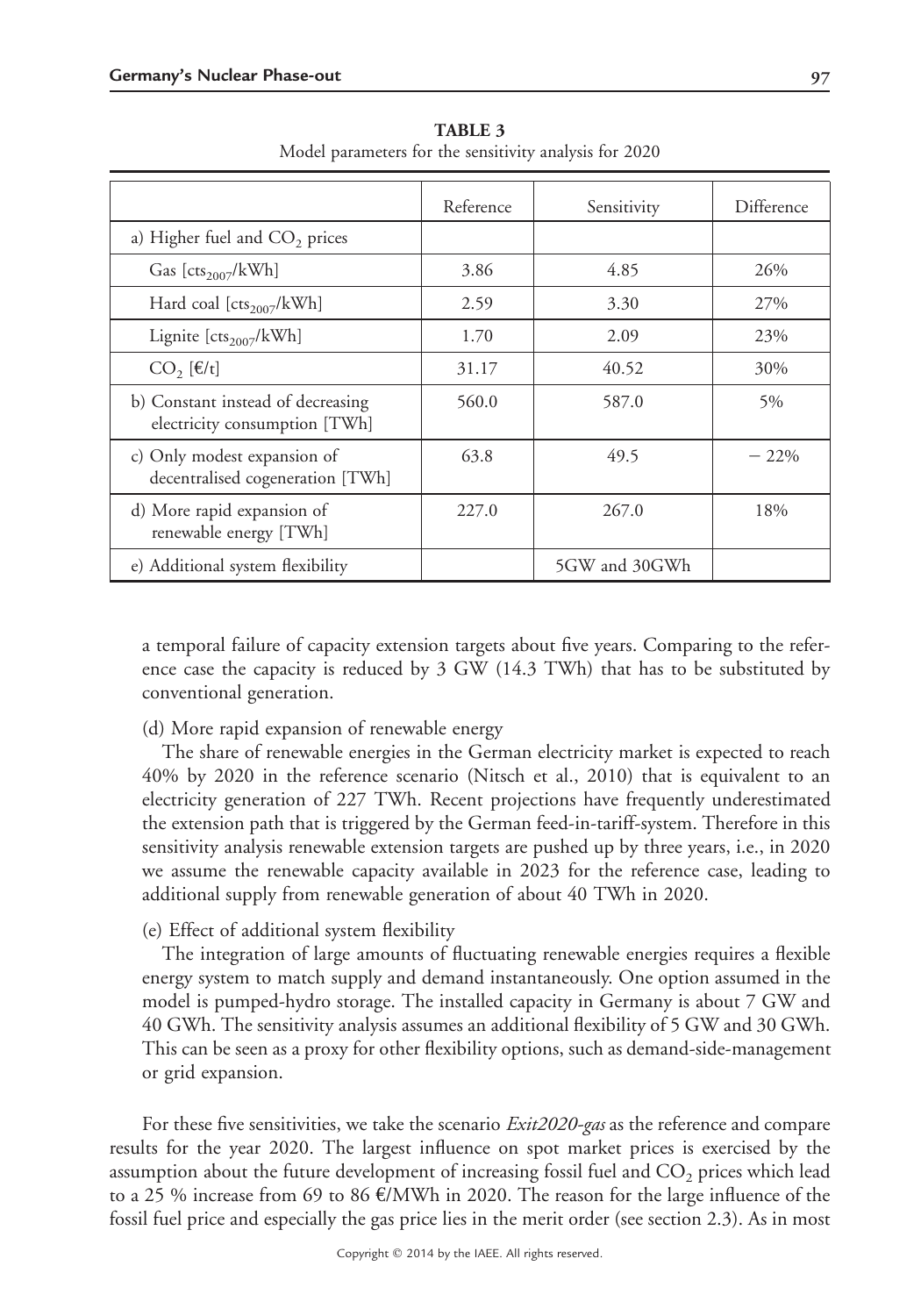**TABLE 4** Sensitivities in relation to spot market prices (baseload) in 2020 with regard to the scenario *Exit2020-gas*

|                                                           | Spot market price<br>(baseload) in 2020 [ $\epsilon$ /<br>MWh] |
|-----------------------------------------------------------|----------------------------------------------------------------|
| Reference scenario: Exit2020-gas                          | 69                                                             |
| Sensitivities:                                            |                                                                |
| Higher fuel and CO <sub>2</sub> prices                    | 86 (25%)                                                       |
| Constant instead of decreasing electricity<br>consumption | 76 (10%)                                                       |
| Only modest expansion of decentralized cogeneration       | 72 (4%)                                                        |
| More rapid expansion of renewable energy                  | $66 (-4\%)$                                                    |
| <b>Additional system flexibility</b>                      | $68 (- 1\%)$                                                   |

cases, the power plant with the highest (short-term) generation costs is a gas turbine; the gas price therefore has a large influence on the spot price.

The assumption of not fulfilling energy efficiency improvements also exerts a big influence. If electricity consumption, contrary to policy targets, remains at its current level, wholesale prices will increase by 10%. The influence of these assumptions on the electricity price is thus similar to or even greater than the timing of the exit itself, compare Figure 2. In contrast, the impact of load shifting measures (demand-side management) can reduce prices only slightly: Likewise less cogeneration has also a relatively low impact on prices. Again, as already explained in Section 2.3 the influence on the price for households is very limited, the spread is between 22.3 ct/kWh (with DSM) and 23.5 ct/kWh (for high fossil fuel and  $CO<sub>2</sub>$  prices), i.e. only an increase of 4%.

As the sensitivity analysis shows, the assumptions have a strong influence on the electricity prices that is even stronger than the exact year of the phase-out. Therefore, it can be expected that other studies likely differ in their projected price paths—given different assumptions. We compare our results (labeled as PIK/IIRM in Figure 4) with results from other studies that analyze a phase-out in 2022 compared to a phase-out in 2038 and that have been performed in the years 2010 and 2011 to inform the discussion about the life-time expansion of nuclear power. These studies are enervis energy advisors (2011), Prognos/EWI/GWS (2011), IER/ RWI/ZEW (2010) and r2b energy consulting/EEFA (2010).<sup>1</sup>

Whereas the difference between a phase-out in 2022 and a life-time extension until 2038 leads to differences in wholesale prices between 6 €/MWh in 2015 and 17 €/MWh in 2030 (see Figure 4, cf. also German Council of Economic Experts (2011)), the absolute numbers show a very large divergence between the studies (see Figure 5a) as large as 26 €/MWh already in 2015. This means that the differences in absolute price levels between the different studies

<sup>1.</sup> The models in these studies differ in terms of regional and temporal resolution or investment decisions are modeled, but this kind of analysis is beyond the scope of the paper.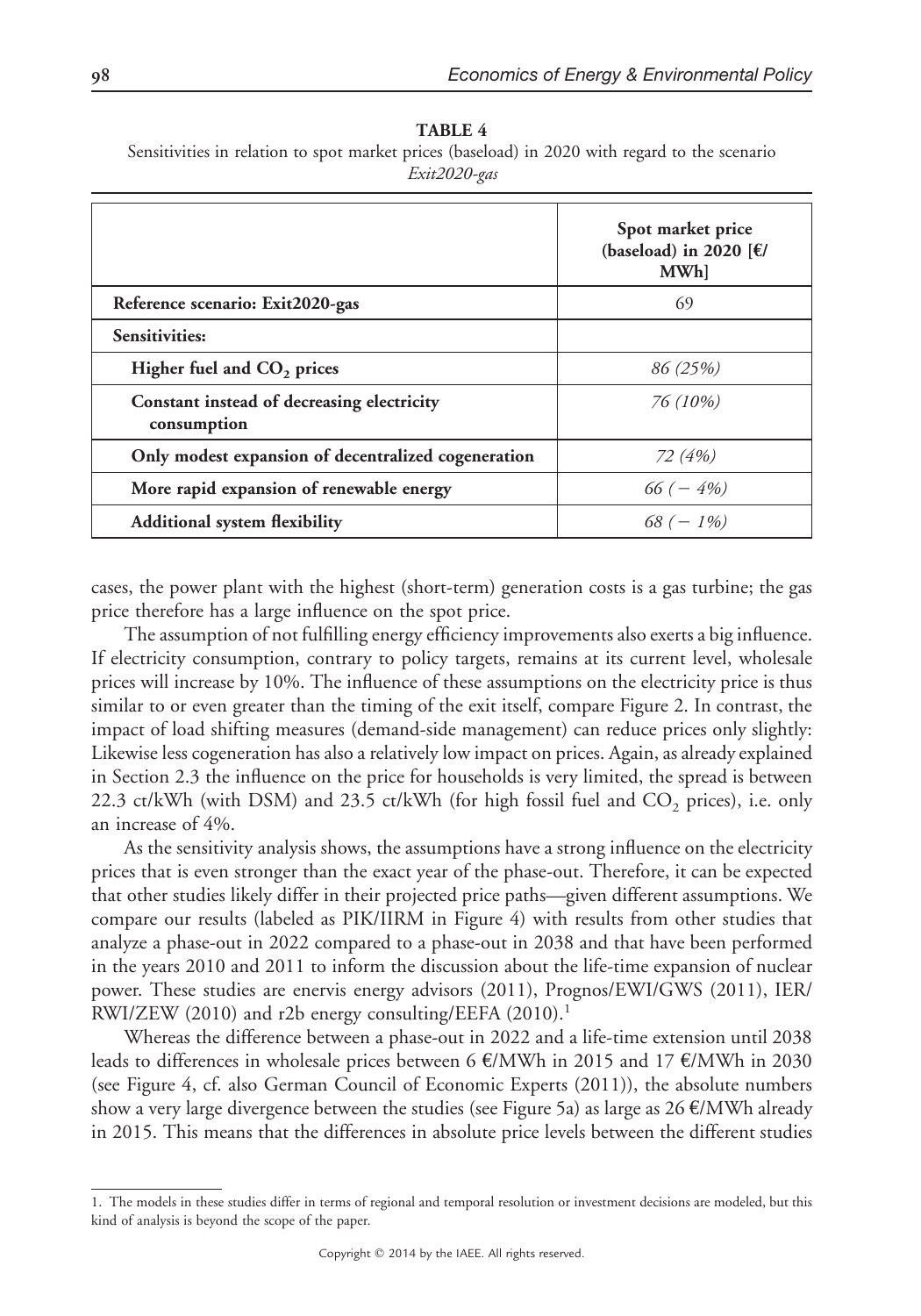

#### **FIGURE 4**

Difference in wholesale prices between a nuclear phase-out in 2022 and 2038 for different studies. For enervis a comparison between 2020 and 2038 is shown. PIK/IIRM refers to this publication.

are much larger than the relative differences between the scenarios with and without a lifetime extension of nuclear power.

The electricity price path for the different studies does not only show a large divergence in absolute numbers but also the tendency of increasing (in three studies) or decreasing prices (in two studies) is not clear. In Knopf et al. (2012), the reasons for these differences are analyzed in more detail. It turns out that the studies are based on very different assumptions concerning i) fossil fuel and  $CO<sub>2</sub>$  prices, ii) the future electricity demand and iii) the deployment path of renewable energies and, see Figure 5b–d.

It is not astonishing that electricity prices are so different given the widely differing assumptions on the future gas price and  $CO<sub>2</sub>$  price development (see Figure 5b and c). As seen in the sensitivity analysis, energy efficiency—represented by the reduction of electricity demand—is also an important driver for the electricity prices. Whereas the demand decreases in three studies (PIK/IIRM, Prognos/EWI/GWS and r2/EEFA), it increases in the two others (IER/RWI/ZEW and enervis), see Figure 5d. This partly explains the low prices for PIK/ IIRM and Prognos/EWI/GWS. The decreasing prices in the PIK/IIRM scenario can mainly be explained by the assumption of a very ambitious deployment path for renewable energies along the numbers in Nitsch et al. (2010) that reaches 360 TWh in 2030, whereas in the other studies only between 212 to 267 TWh (not shown here).

The sensitivity analysis and the comparison show that many other factors besides the decision of the nuclear phase-out determine the electricity prices. These driving factors are often exogenous assumptions in the models and can only to a certain degree be influenced by political decisions and regulatory frameworks. We will elaborate on the policy implications of this in the next section.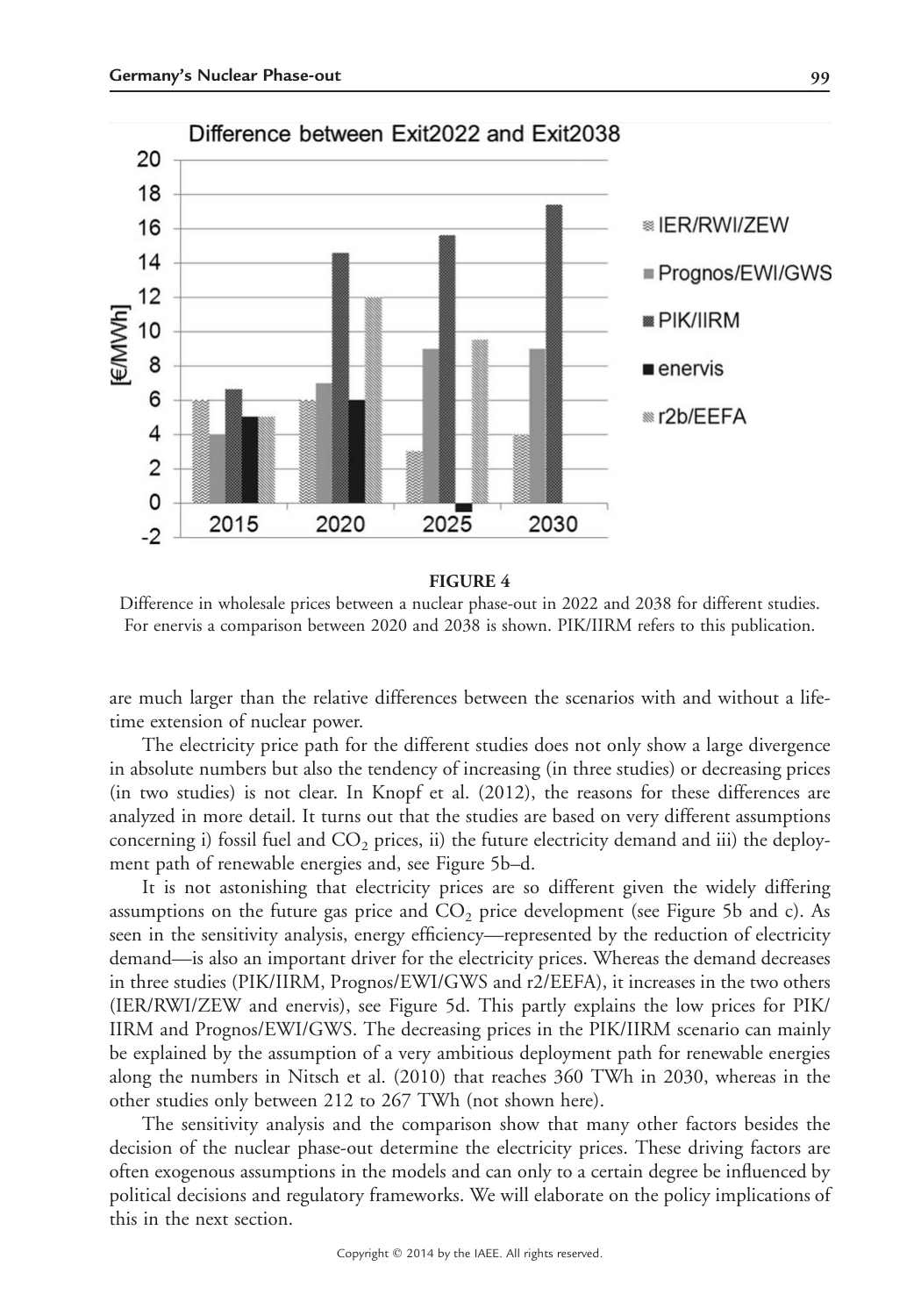

#### **FIGURE 5**

Results and assumptions from different studies. a) Wholesale prices for a nuclear phase-out in 2022, and input assumptions for b) gas prices, c)  $CO<sub>2</sub>$  prices and d) gross electricity consumption. PIK/ IIRM refers to this publication. Enervis assumes a phase-out by 2020.

#### **4. POLICY IMPLICATIONS OF THE MODELING RESULTS #**

The model-based analyses were mainly performed in the years 2010 and 2011, so the results are based on core assumptions that reflect the expectation of that time, namely the development of renewable capacities and the development of  $CO<sub>2</sub>$  prices. Do the assumptions of that time hold in the current debate about the Energiewende? And what can we learn from these modeling results today and for the future, retrospectively, around two years after the decision on the nuclear phase-out was taken? In the following, we relate the policy implications of this analysis to the three energy policy goals of competitiveness, environmental effectiveness and security of supply. We compare model results with de facto developments and trace back the differences to model assumptions.

The model-based studies concentrated mainly on the aspect of *competitiveness* in terms of the magnitude of spot market prices, as increasing prices might potentially challenge the competitiveness of the German industry (e.g. dpa, 2011; Handelsblatt, 2012; Manager-Magazin, 2012). Most models show increasing spot market prices, while at the moment the opposite is observed. The modeling studies all assumed increasing fossil fuel prices and, more importantly, increasing  $CO<sub>2</sub>$  prices (except in one study). However the situation today is very different: we are a long way off the assumed starting price of at least 15  $\epsilon$ /tCO<sub>2</sub> in 2015 (see Figure 5c), and currently face the lowest prices since 2008 at  $3E/tCO$ , in May 2013 (EEX, 2013). This, inter alia, has an effect on the spot market price which at 32€/MWh as a monthly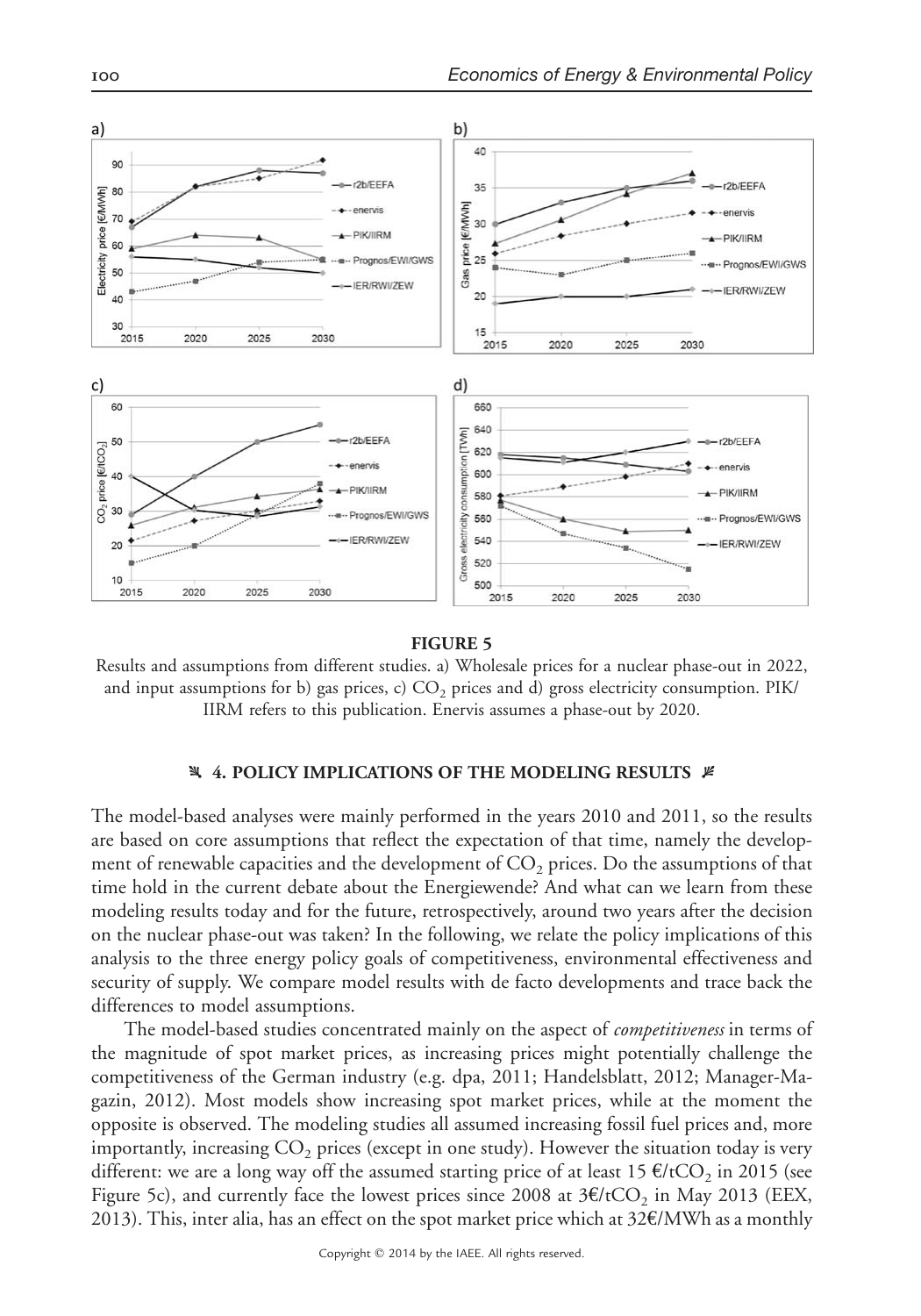average in May 2013 is at its lowest level since 2009 (IWR, 2013). In addition, fossil fuel prices have increased only slightly between 2011 and 2012 and currently show a decreasing trend (BDEW, 2013c). These two developments—together with the merit-order effect of renewables (see below)—explain why retail prices for industrial consumers (excluding taxes and FIT levy) have been stable between 2009 and 2012 and are decreasing in 2013 (BDEW, 2013c). Thus the expected effect of the nuclear phase-out on the spot market price has been partly compensated for, and the burden for the German industry from the nuclear phase-out is in fact smaller than projected by the model-based analyses. This emphasizes that nuclear energy is mainly important for curbing the increase of electricity prices when  $CO<sub>2</sub>$  prices are high. In response to the low spot market prices the FIT levy increased considerably from 3.6 ct/kWh in 2012 to 5.3 ct/kWh in January 2013, due to the counteracting effect of both price components described in Section 2.3. As a result, the most debated issue in the context of the Energiewende is currently the increase in consumer electricity prices and the related distributional issue (Neuhoff et al., 2013), but this goes beyond the model analysis.

*Environmental effectiveness*, i.e. the influence of the nuclear phase-out on  $CO<sub>2</sub>$  emissions, was not the key aspect of the modeling studies. However, it is becoming increasingly important in Germany and Europe, due to the decreasing  $CO<sub>2</sub>$  allowance price. This not only affects the spot market price directly, but also via the merit order, so that coal will be more cost competitive in comparison to gas (see Section 2.3). However, since coal is more emission intensive than gas, this would result in an increase in total  $CO<sub>2</sub>$  emissions. This has important implications both in the short-term and the long-term. In the short-term, as argued in Section 2.4, emissions are capped at the EU level. However, this could endanger the national target of 40% GHG emission reduction by 2020 (Ziesing, 2013). In this context it is important to note that energy related  $CO<sub>2</sub>$  emissions have increased slightly in 2012, partly due to a colder winter and more heating demand, but also due to higher emissions from hard coal and lignite (AGEB, 2013). For the long-term, a low  $CO<sub>2</sub>$  price sets problematic incentives: if investments into coal capacities instead of gas power plant are incentivized, this has an effect on future  $CO<sub>2</sub>$  emissions. In Figure 3 we have shown, based on the model results, that a switch from coal to gas could decrease the emissions, which would not happen at low  $CO<sub>2</sub>$  prices. For the future, the low  $CO<sub>2</sub>$  price at the European level and a switch from gas to coal could endanger not only Germany's emissions targets, but also European emissions, especially if no clear signal for a GHG reduction target at 2030 is provided. Therefore, the discussion about a new EU framework for 2030 is of considerable importance (European Commission, 2013). Otherwise a lock-in into coal-based power plants might occur in Germany and in the EU, driven by the combination of the nuclear phase-out and a low  $CO<sub>2</sub>$  price (see Pahle et al., 2013) that reflects the lack of a reliable future framework and targets.

*Security of supply* is not directly addressed by the models, but it is implicitly assumed that enough replacement capacities are available. This might be the strongest (model) assumption and—besides increasing consumer prices—currently one of the most debated and crucial issues in the nuclear phase-out discussion (BMWi, 2013). As assumed in the models and as planned during the first decision of the nuclear phase-out, fossil fuel replacement capacities are indeed being built, see Section 2.2. In addition, the increase in renewable capacities has greatly exceeded expectations. The models in Section 3 assume that electricity generation from renewables will account for about 130–165 TWh in 2015. In fact, renewables were already generating 135 TWh in 2012 (BDEW, 2013b), so that expected deployment by 2015 will be higher than assumed by the models. In general, this has a positive effect on the security of supply, but it also comes with some drawbacks.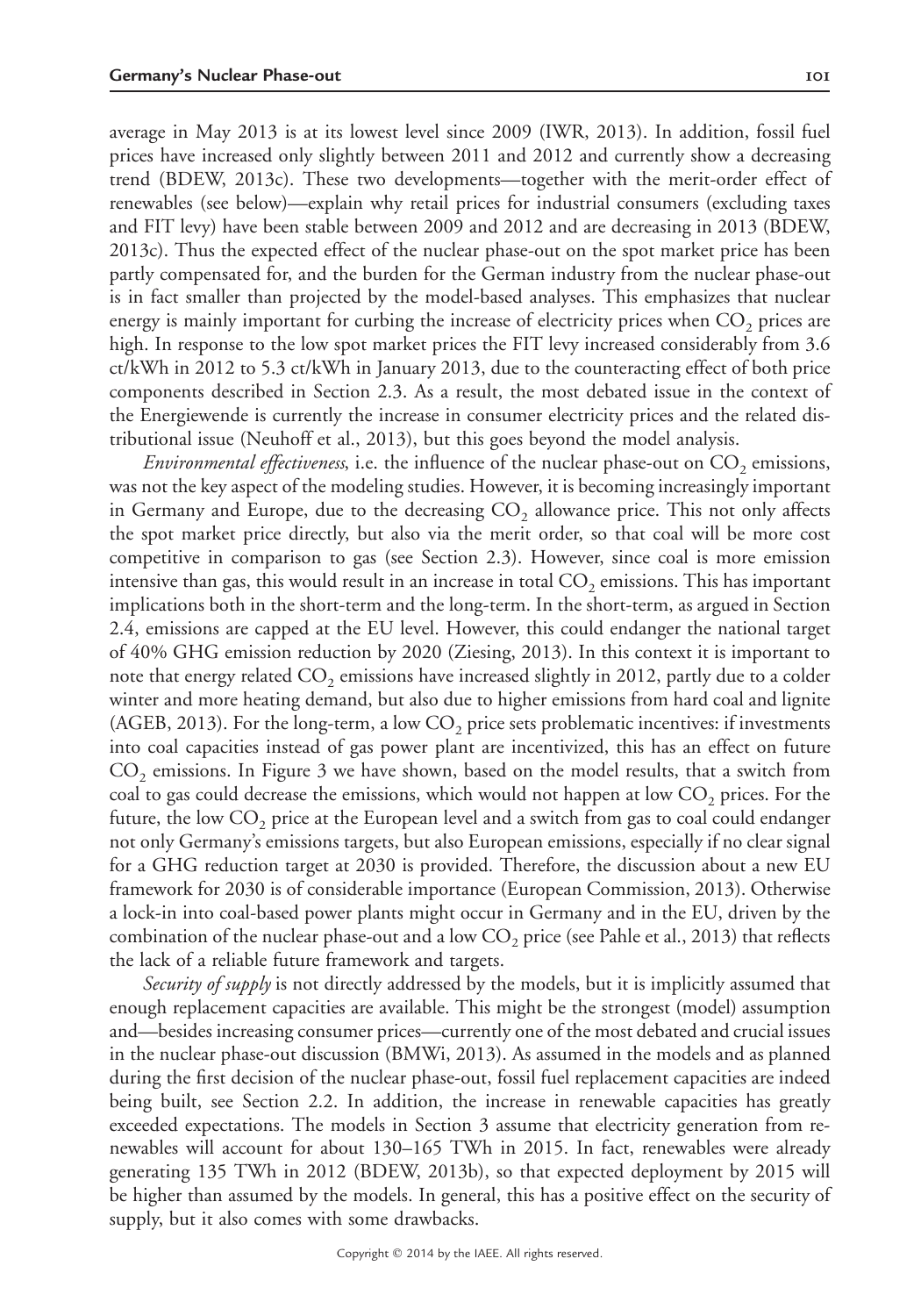First, renewables are not necessarily deployed where nuclear power plants are taken off the grid. Current transfer capacity is limited or is under construction (Bundesnetzagentur, 2012) and is often not yet available. This might lead to regional supply problems, especially in Southern Germany. Many observers expect this to become apparent when the nuclear power plant in Grafenrheinfeld in Bavaria is switched off in 2015 with no available (regional) replacement capacities or new power grids (BMWi, 2013). This problem is exacerbated by the current price developments (see above), which cause gas power plants to become increasingly unprofitable and go offline. While this is not worrying from the overall market perspective, the plants located in the south are deemed relevant for system stability. Largely for this reason, there is currently a political debate as to whether an energy only market can provide the relevant price signals, or whether specific capacity mechanisms are needed (see Agora Energiewende (2013) for an overview of different proposals). However, from an economic point of view, such a market-wide long-term mechanism is clearly the wrong solution for a transitory and regional problem (Cramton and Ockenfels, 2012). Moreover, if such a mechanism is to be set up, it should be considered, for efficiency reasons, in the framework of the European internal energy market. This requires European coordination.

To conclude, model projections differ from current observations because some crucial assumptions of the model-based analysis have not held. This implies that it is not possible to isolate the effect of the phase-out decision on electricity prices and  $CO<sub>2</sub>$  emissions. In such a context it is important to note that the results stem from partial electricity sector models that only investigate the influence of the phase-out on some central variables, such as the electricity price. In all of these models the deployment of renewables is given exogenously. Therefore, they miss the (positive or negative) welfare effects of the expansion of renewable energy (Edenhofer et al., 2013) and the interplay with the nuclear phase-out. The deployment of renewables has largely grown through policy intervention and the justification and the degree of subsidies for renewables is part of the current debate. These questions are beyond the modeling frameworks and need further research. This is in addition to the analysis of the interaction of renewable supporting schemes with other instruments, such as the EU ETS (Kalkuhl et al., 2012).

#### **4 5. CONCLUSIONS**  $\cancel{\in}$

In this paper we have reconsidered modeling studies that were performed to analyze the German nuclear-phase out of 2011. The core of the modeling exercise, with the electricity market model MICOES, was an extensive sensitivity analysis on critical input assumptions, such as fossil fuel prices,  $CO<sub>2</sub>$  prices and the development of renewable energy deployment. By comparing our model results to those of other studies, we have concentrated on the crucial drivers behind the results and have deduced some policy implications for the situation-as-is.

The model-based analysis shows that the nuclear phase-out has a visible effect on the wholesale electricity prices. On the other hand, uncertainty in some input assumptions, such as the development of the gas price or energy efficiency, has a stronger effect than the timing of the nuclear phase-out. This implies that exogenous drivers and assumptions determine the electricity prices to a much greater extent than the phase-out itself. From comparison with other studies, we can conclude that different assumptions lead to a variety of developments of the electricity price which implies that the future development of electricity prices in Germany is highly unpredictable. For the period between 2015 and 2030, three out of five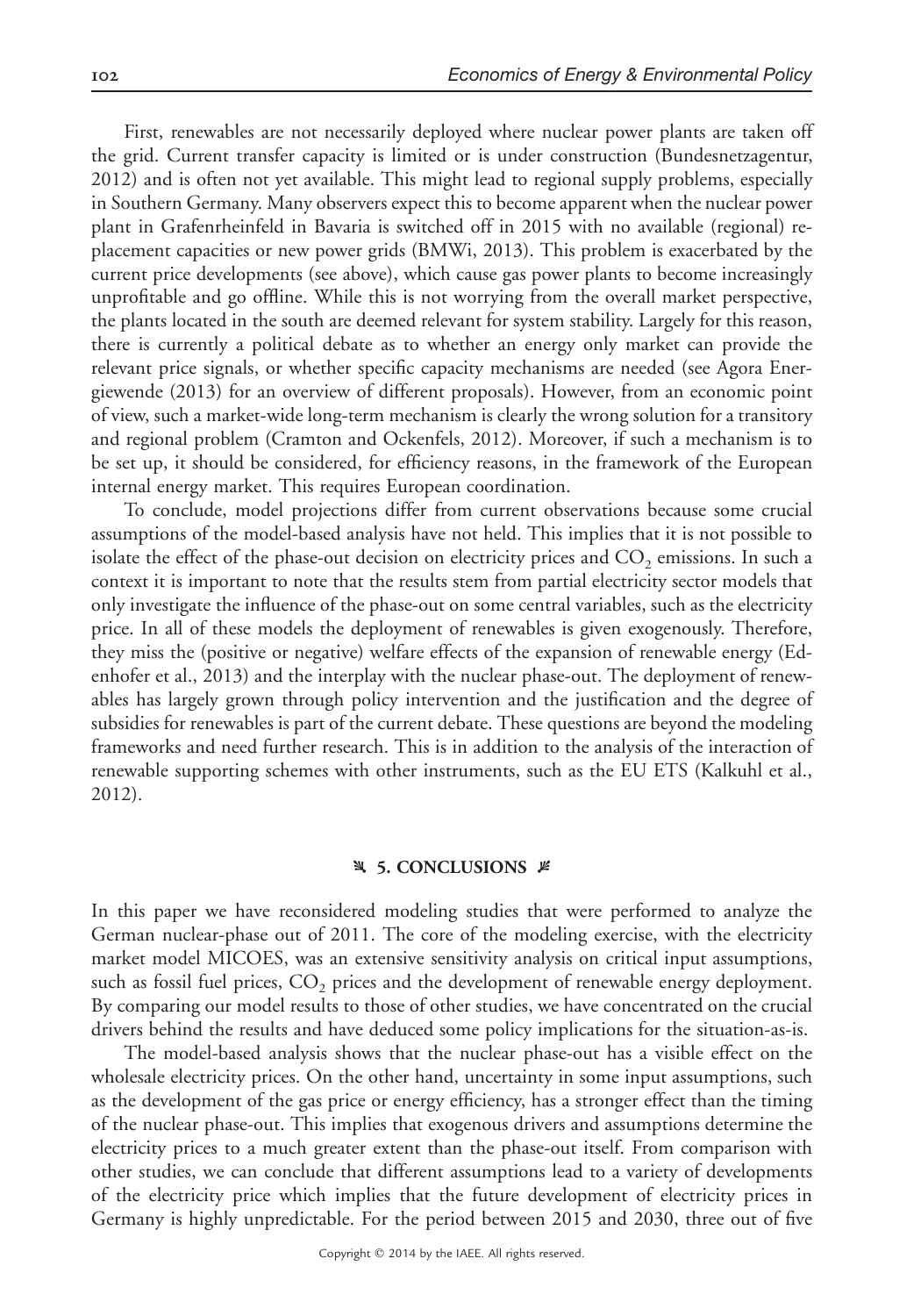models show an increase in electricity prices while two show a decrease. We make the point that crucial assumptions at that time, for example concerning increasing  $CO<sub>2</sub>$  prices, have developed differently. This partly counteracts the negative effect of the nuclear phase-out on electricity prices, but on the other hand challenges the mitigation of  $CO<sub>2</sub>$  emissions.

The sensitivity analysis has revealed that some assumptions have a substantial influence on the model output, i.e. the electricity price. Whereas some of these assumptions, for example the expansion of renewables or developments regarding energy efficiency, can be addressed by policy measures, some others, for example the gas price, are independent of national policies. This implies that policy-makers need to consider scenarios that analyze the whole range of possible future developments. For this task, a structured model comparison with harmonized input assumptions is required. Robust pathways that are valid under a range of assumptions and across a range of models could be identified from such an analysis.

The modeling studies presented have tried to isolate the effect of the nuclear phase-out by reflecting other important drivers through exogenous assumptions. Two years after the decision to phase-out nuclear it turns out that some assumptions valid at that time have changed and that the nuclear phase-out cannot be assessed in isolation from the broader context. This context incorporates other developments such as the European  $CO<sub>2</sub>$  price or the development of renewable capacities. Some of these aspects point towards a European solution (Fischer and Geden, 2011). The EU ETS should be considered as crucial element for a German mitigation strategy and more effort should be put on re-strengthening this instrument. With a well-functioning EU ETS,  $CO<sub>2</sub>$  is avoided where emission reduction is cheapest, thus enabling cost reduction of mitigation in Germany and all other European countries. The further development of the EU emissions trading system is extremely important for future climate and energy policy, although it might be difficult to implement a scheme with a high enough carbon price and one that is able to cover all emissions. With this in mind, an early agreement on a European GHG reduction target for 2030 should be an urgent issue on the policy maker's agenda. The security of supply also needs to be considered in a European perspective to avoid lock-ins into national mechanisms considered necessary to ensure adequate capacity. It goes without saying that this requires European coordination beyond the current extent.

As initially indicated, we concentrated solely on the effect of the nuclear phase-out on electricity prices for industry and on  $CO<sub>2</sub>$  emissions. Most modeling studies failed to investigate some of the most relevant factors in the current context, for example the decrease of CO<sub>2</sub> prices, the rapid increase of renewables and the aspect of security of supply. But the sensitivity analysis and the policy implications that we deduced from that indicates that the different interacting instruments of renewable supporting schemes, emission pricing and capacity mechanisms for ensuring the security of supply emerge as the future challenges that have to be tackled today. However these are the challenges of the entire "Energiewende", i.e. the transformation towards a "road into the age of renewables". The influence of the nuclear phase-out on this strategy seems to be only one of several challenges—and probably a small one at that.

#### **X ACKNOWLEDGMENTS #**

The authors would like to thank Mario Götz (Institut für Infrastruktur und Ressourcenmangement, Leipzig) for supporting the modeling work with MICOES, Eva Schmid and two anonymous reviewers for helpful comments.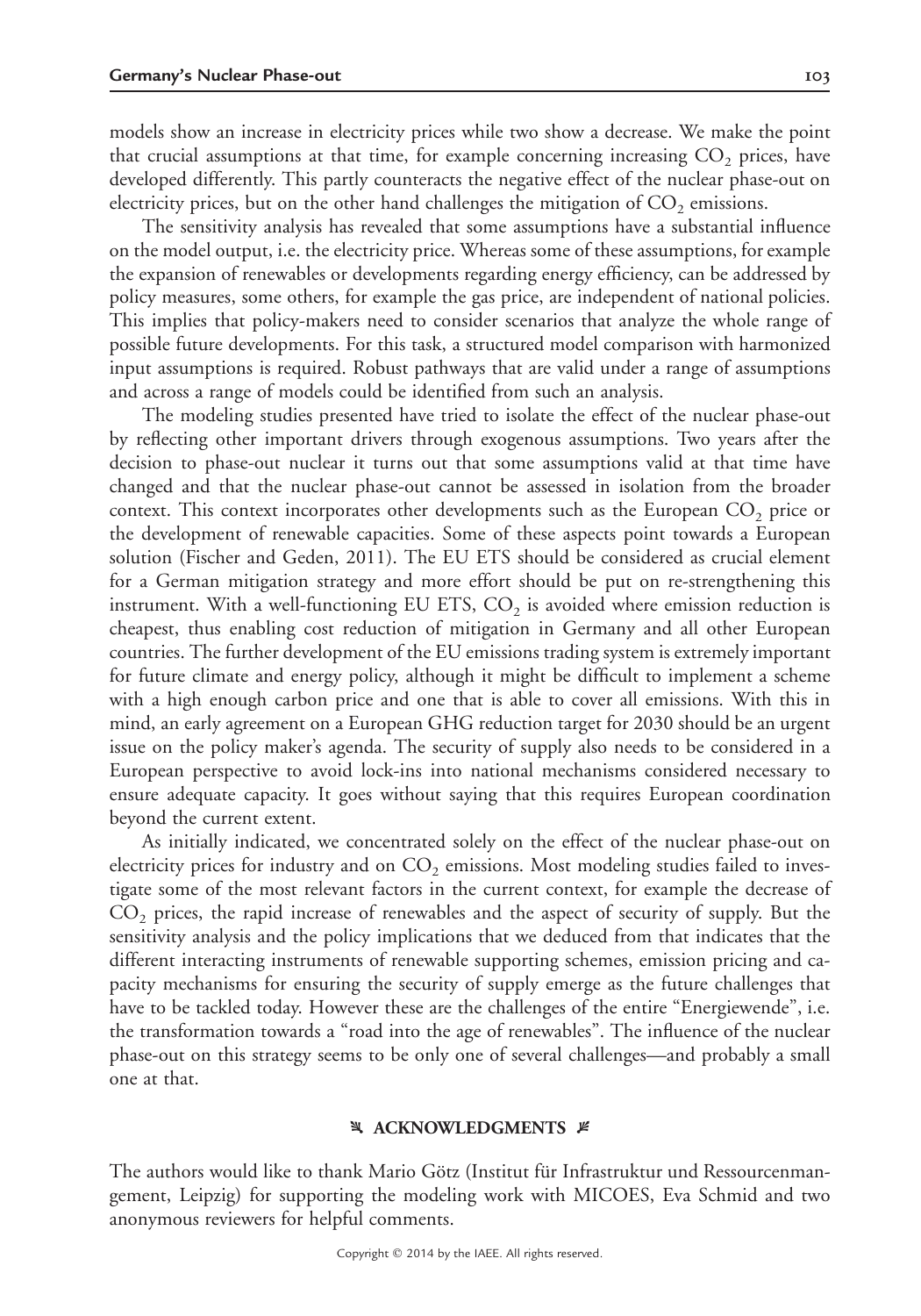# **References**

- AG Energiebilanzen (AGEB, 2013). Energieverbrauch in Deutschland im Jahr 2012. http://www.ag-energie bilanzen.de/index.php?article\_id = 29&fileName = ageb\_jahresbericht2012\_20130321\_1.pdf (accessed 25/06/ 2013).
- Agora Energiewende (2013). Kapazitätsmarkt oder strategische Reserve: Was ist der nächste Schritt? http:// www.agora-energiewende.de/fileadmin/downloads/publikationen/Agora\_Hintergrund\_Kapazitaetsmarkt\_oder\_ strategische\_Reserve\_web.pdf
- BDEW (2013a). Auswertung der BDEW- Kraftwerksliste, aktualisierte Fassung. Tech. Rep., http://www.bdew.de/ internet.nsf/id/57AD1C19572834CAC1257B47002D1537/\$file/130408%20BDEW%20Kraftwerksliste% 20Auswertung%20final%20aktualisiert.pdf (accessed 16/06/2013).
- BDEW (2013b). Erneuerbare Energien und das EEG: Zahlen, Fakten, Grafiken (2013). https://www.bdew.de/ internet.nsf/id/17DF3FA36BF264EBC1257B0A003EE8B8/\$file/Energieinfo\_EE-und-das-EEG-Januar-2013. pdf (accessed 25/06/2013).
- BDEW (2013c). BDEW-Strompreisanalyze Mai 2013. Tech. Rep., http://www.bdew.de/internet.nsf/id/ 123176ABDD9ECE5DC1257AA20040E368/\$file/13%2005%2027%20BDEW\_Strompreisanalyse\_Mai% 202013.pdf (accessed 25/06/2013).
- BMWi (2013). Bericht des Kraftwerksforums an die Bundeskanzlerin und die Ministerpräsidentinnen und Ministerpräsidenten der Länder: Mittel- bis langfristig ausreichende Sicherstellung von Erzeugungskapazitäten. http://www.bmwi.de/BMWi/Redaktion/PDF/B/bericht-kraftwerksforum,property = pdf,bereich = bmwi2012, sprache = de,rwb = true.pdf (accessed 22/06/2013).
- Bundesnetzagentur (2012). Genehmigung des Szenariorahmens. http://www.netzausbau.de/SharedDocs/ Downloads/DE/III/Szenariorahmen/GenehmigungSzenariorahmenIII.pdf?\_\_blob = publicationFile (accessed 25/06/2013).
- Bruckner, T., H. Kondziella, and S. Bode (2010). Auswirkung einer Laufzeitverlängerung der Kernkraftwerke auf die Preise und die Wettbewerbsstruktur im deutschen Strommarkt. Studie im Auftrag der 8KU.
- Cramton, P. and A. Ockenfels (2012). Economics and design of capacity markets for the power sector. http:// www.cramton.umd.edu/papers2010-2014/cramton-ockenfels-economics-and-design-of-capacity-markets.pdf
- Deutsche Presse-Agentur (dpa, 2011). Energiewende: Umstrittene Kosten fu¨r den Atomausstieg, http:// www.wiwo.de/politik/deutschland/energiewende-umstrittene-kosten-fuer-den-atomausstieg/5261234.html (accessed 22/06/2013).
- Economist (2011): Nuclear? Nein, danke. Economist, June 2011, http://www.economist.com/node/18774834
- Edenhofer, O., L. Hirth, B. Knopf, M. Pahle, S. Schloemer, E. Schmid and F. Ueckerdt (2013). On the economics of renewables. *Energy Economics*. http://dx.doi.org/10.1016/j.eneco.2013.09.015.
- EEX (2013). European Energy Exchange: EU Emission Allowances Chart | Spotmarkt (2005–2012).
- enervis energy advisors (2011). Atomausstieg bis zum Jahr 2020: Auswirkungen auf Investitionen und Wettbewerb in der Stromerzeugung. Tech. Rep., http://www.vku.de/fileadmin/get/?16247/pub\_110509\_kurzgutachten\_ enervis.pdf (accessed 11/06/2012).
- European Commission (2013). A 2030 framework for climate and energy policies. http://eur-lex.europa.eu/ LexUriServ/LexUriServ.do?uri =COM:2013:0169:FIN:EN:PDF
- Ethics Commission for a Safe Energy Supply (2011). Germany's energy transition—A collective project for the future. Tech. rep., http://www.bundesregierung.de/Content/DE/\_Anlagen/2011/05/2011-05-30-abschluss bericht-ethikkommission\_en.pdf?\_\_blob = publicationFile (accessed 11/06/2012).
- Federal Government (2010). Energy Concept for an Environmentally Sound, Reliable and Affordable Energy Supply. http://www.bmu.de/files/english/pdf/application/pdf/energiekonzept\_bundesregierung\_en.pdf(accessed 11/06/2012).
- Federal Government (2011). Federal and state governments to review nuclear power plants. http://www. bundesregierung.de/Content/EN/Artikel/\_2011/03/2011-03-16-bund-laender-kkw-pruefungen\_en.html?nn = 447030 (accessed 11/06/2012).
- Fischer, S. and O. Geden (2011). Europeanising the German Energy Transition. http://www.swp-berlin.org/ fileadmin/contents/products/comments/2011C33\_fis\_gdn\_ks.pdf (accessed 11/06/2012).
- Fürsch, M., D. Lindenberger, R. Malischek, S. Nagl, T. Panke and J. Trüby (2012). German Nuclear Policy Reconsidered: Implications for the Electricity Market. *Economics of Energy & Environmental Policy*, 1(3). http:// dx.doi.org/10.5547/2160-5890.1.3.4.
- Handelsblatt (2012). 2,6 Milliarden jährlich: Atomausstieg lässt Strompreise steigen. http://www.handelsblatt.com/ politik/deutschland/2-6-milliarden-jaehrlich-atomausstieg-laesst-strompreise-steigen/6285790.html (accessed 22/06/2013).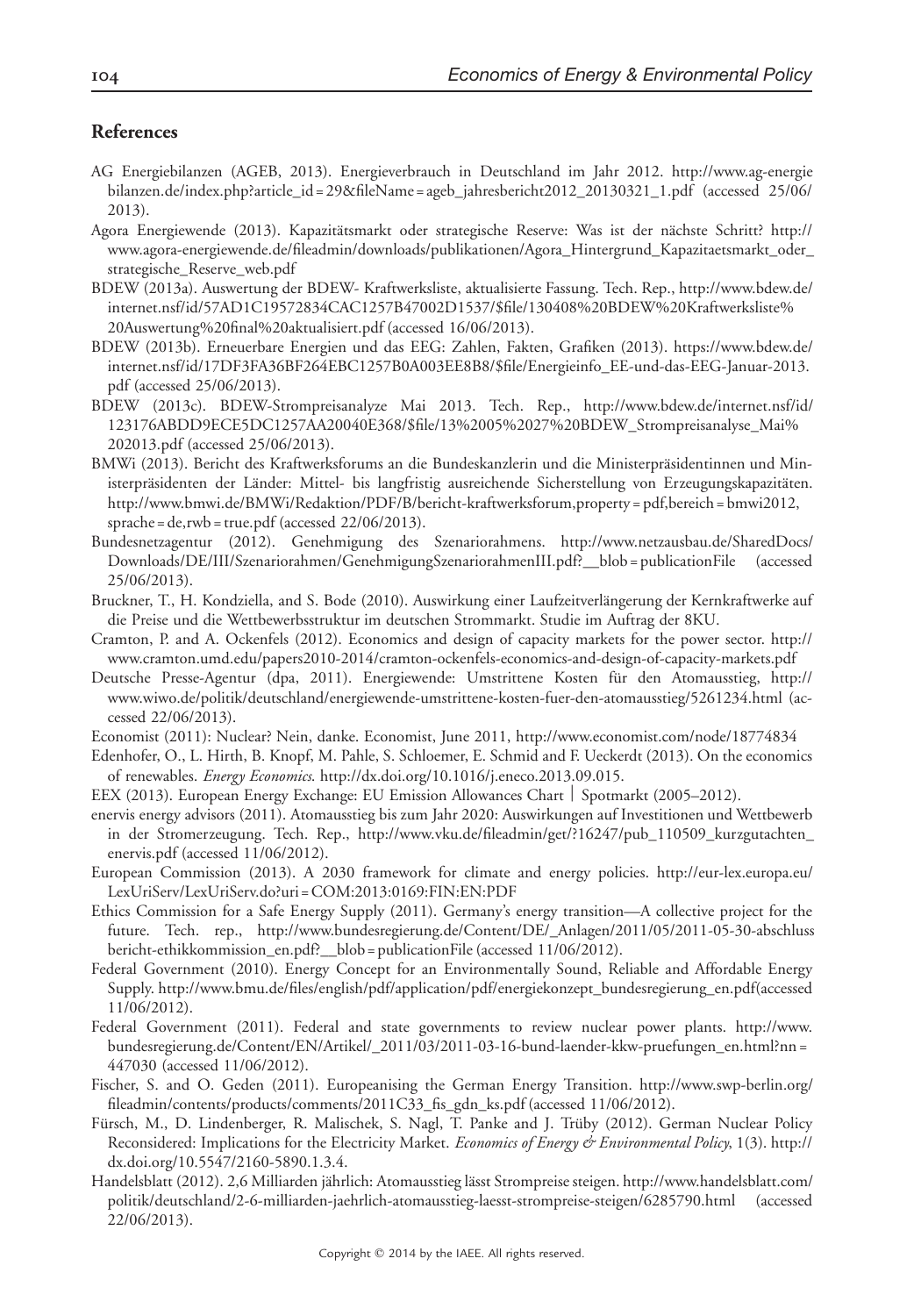- Harthan, R.O., D. Böttger, and T. Bruckner (2011). Integrated consideration of power plant investment and power plant operation. Effects of lifetime extension of nuclear power plants against the background of an increased penetration of renewable energy. ENERDAY 6th Conference on Energy Economics and Technology. Tech. Rep., http://tu-dresden.de/die\_tu\_dresden/fakultaeten/fakultaet\_wirtschaftswissenschaften/bwl/ee2/lehrstuhlseiten/ ordner\_veranstaltungen/ordner\_enerday/Enerday%202011/ed2011download/harthan\_boettger.pdf (accessed 11/06/2013).
- IER/RWI/ZEW (2010). Die Entwicklung der Energiemärkte bis 2030 (Energieprognose 2009). ftp://ftp.zew.de/ pub/zew-docs/gutachten/Energieprognose\_2009\_Hauptbericht.pdf (accessed 11/06/2012).
- Kalkuhl, M., O. Edenhofer and K. Lessmann (2012). Learning or Lock-in: Optimal Technology Policies to Support Mitigation. *Resource and Energy Economics*, 34(1): 1–23. http://dx.doi.org/10.1016/j.reseneeco.2011.08.001.
- Knopf, B., H. Kondziella, M. Pahle, M. Götz, T. Bruckner, and O. Edenhofer (2011a). Scenarios for Phasing Out Nuclear Energy in Germany. WISO Diskurs. Tech. Rep., http://library.fes.de/pdf-files/wiso/08506.pdf (accessed 11/06/2012).
- Knopf, B., H. Kondziella, M. Pahle, M. Götz, T. Bruckner, and O. Edenhofer (2011b). Der Einstieg in den Ausstieg: Energiepolitische Szenarien für einen Atomausstieg in Deutschland. WISO Diskurs. Tech. Rep., http:// library.fes.de/pdf-files/wiso/08340.pdf (accessed 11/06/2012).
- Knopf, B., M. Pahle, and O. Edenhofer (2012). Der Erfolg der Energiewende hängt vom Strompreis ab—aber eine robuste Energiestrategie ist noch nicht in Sicht. *Energiewirtschaftliche Tagesfragen*, 6/2012.
- Kondziella, H., B. Müller, and T. Bruckner (2011). Preisdeterminanten des Stromgroßhandels in Frankreich. Eine modellgestützte Analyse. Zeitschrift für Energiewirtschaft. Tech. Rep., http://dx.doi.org/10.1007/s12398-011-0052-2 (accessed 11/06/2012).
- Manager-Magazin (2012). Energiewende: Industrie bangt um Arbeitsplätze. http://www.manager-magazin.de/ unternehmen/energie/a-813374.html (accessed 22/06/2013).
- Nature News (2011). The knock-on effects of Germany's nuclear phase-out. doi:10.1038/news.2011.348. http:// dx.doi.org/10.1038/news.2011.348.
- Nature (2013). Renewable power: Germany's energy gamble. Nature 496 (11 April 2013): 156-158, doi:10.1038/ 496156a. http://dx.doi.org/10.1038/496156a.
- New York Times (2011). Germany, in Reversal, Will Close Nuclear Plants by 2022. http://www.nytimes.com/ 2011/05/31/world/europe/31germany.html?\_r = 0 (accessed 22/06/2013).
- Nestle, U. (2012). Does the use of nuclear power lead to lower electricity prices? An analysis of the debate in Germany with an international perspective. *Energy Policy*, 41(c): 152–60. http://dx.doi.org/10.1016/ j.enpol.2011.09.043.
- Nitsch, J., Pregger, T., Scholz, Y., Naegler, T., Sterner, M., Gerhardt, N., von Oehsen, A., Pape, C., Saint-Drenan, Y.-M., Wenzel, B. (2010). Langfristszenarien und Strategien für den Ausbau der erneuerbaren Energien in Deutschland bei Berücksichtigung der Entwicklung in Europa und global. 'Leitstudie 2010'. Bundesministerium für Umwelt, Naturschutz und Reaktorsicherheit. Tech. Rep., http://www.bmu.de/erneuerbare\_energien/ downloads/doc/47034.php (accessed 11/06/2012).
- Neuhoff, K., S. Bach, J. Diekmann, M. Beznoska, and T. El-Laboudy (2013). Distributional Effects of Energy Transition: Impacts of Renewable Electricity Support in Germany. *Economics of Energy & Environmental Policy*, 2(1). http://dx.doi.org/10.5547/2160-5890.2.1.3
- Pahle, M., Lessmann, Edenhofer, Bauer (in press). Investments in Imperfect Power Markets under Carbon Pricing: A Case Study Based Analysis. *The Energy Journal*.
- PIK/IIRM (2011). see Knopf et al. (2011b).
- Prognos/EWI/GWS (2011). Energieszenarien 2011. Tech. Rep., http://www.prognos.com/fileadmin/pdf/ publikationsdatenbank/11\_08\_12\_Energieszenarien\_2011.pdf (accessed 11/06/2013).
- r2b energy consulting/EEFA (2010). Ökonomische Auswirkung einer Laufzeitverlängerung deutscher Kernkraftwerke. Tech. Rep., http://www.bdi.eu/download\_content/EnergieUndRohstoffe/Referenz\_Endbericht\_final.pdf (accessed 25/06/2013).
- Samadi, S., M. Fischedick, S. Lechtenböhmer, and S. Thomas (2011). Kurzstudie zu möglichen Strompreiseffekten eines beschleunigten Ausstiegs aus der Nutzung der Kernenergie. Wuppertal Institut für Klima, Umwelt, Energie GmbH. http://www.umwelt.nrw.de/ministerium/pdf/studie\_strompreiseffekte.pdf
- Theofilidi, M. (2008). Development of a mixed-integer optimization model for unit commitment and its application to the German electricity market. Master thesis, Technische Universität Berlin.
- Ziesing, H-J. (2013). Kühle Witterung und verstärkte Kohleverstromung lassen CO<sub>2</sub>-Emissionen in Deutschland 2012 steigen. *Energiewirtschaftliche Tagesfragen*, 5/2013